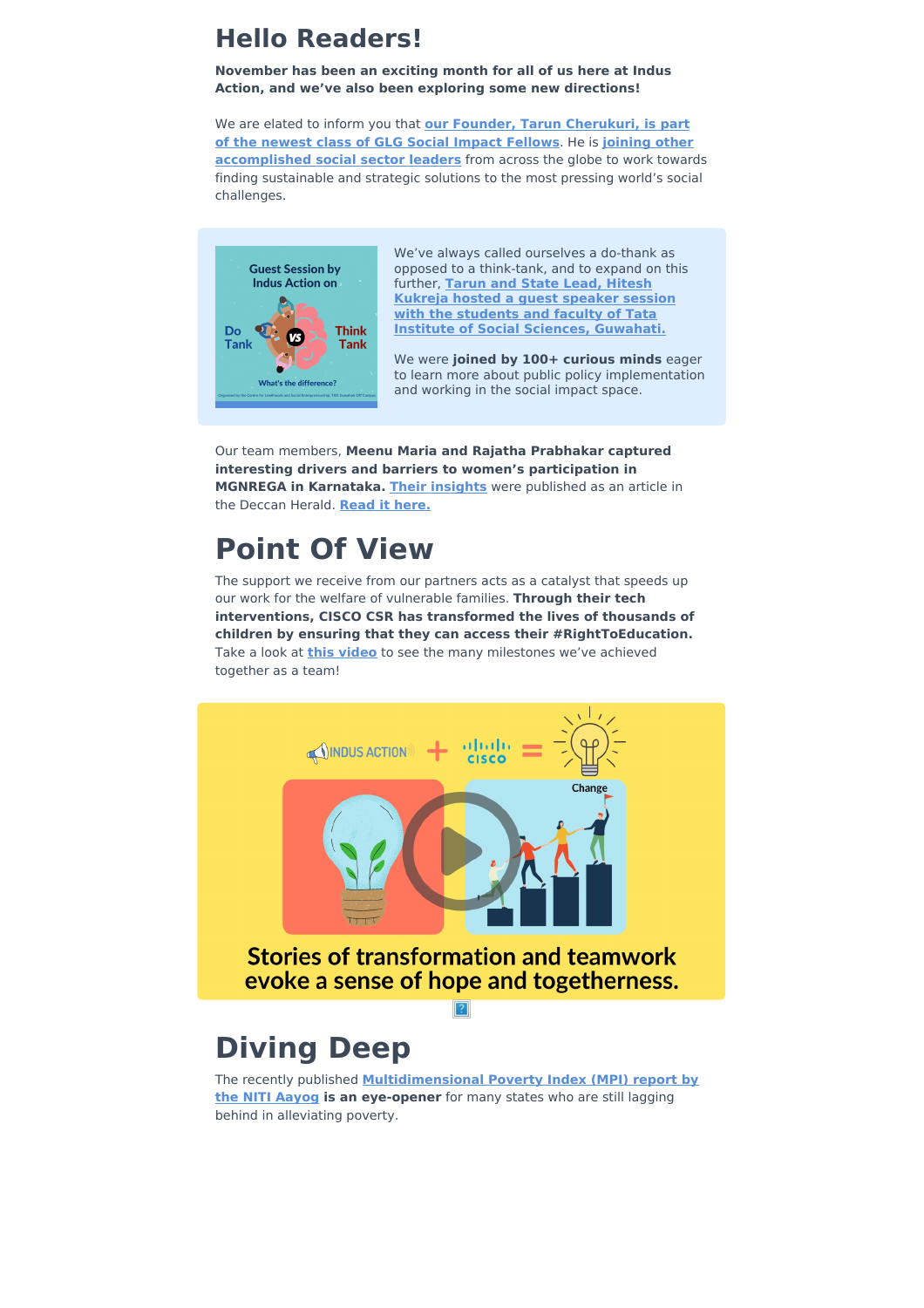

1. According to Global MPI 2021, India's rank is 66 out of 109 countries.

- 2. The all-India poverty ratio stands at 25.01%
- 3. Kerala has the lowest percentage of the population being multidimensionally poor at 0.71%
- 4. Bihar has the highest proportion of people who are multidimensionally poor at 51.91% of its population

#### **KNOW HOW NITI CALCULATES MPI**

Poverty is defined as the deprivation of crucial and basic parameters of health, education and living standards. India's progress across these parameters in eradicating poverty will be measured using the **National Family Health Survey-5.** 

### **Stories of Inspiration**

"When the country shut down after the Covid outbreak and people remained indoors, it became our duty to take people with symptoms for Covid test, ensure that they take medicines, and isolate themselves. Our primary responsibility now is to vaccinate all," says **Matilda Kullu, an ASHA warrior from Odisha who [entered](https://www.forbesindia.com/article/wpower-2021/matilda-kullu-the-purpose-of-saving-lives/71745/1) the Forbes Power List** for her work to alleviate superstition by creating awareness around pandemic appropriate behaviour and the importance of medical care. **Such stories inspire us. More power to ASHA workers like Matilda!**



### **Perspectives**



**A humorous take by India [Development](https://idronline.org/article/humour/maggie-smith-gifs-for-annoying-coworkers-nonprofit-humour/) Review on the relationship between NGOs and funders!**



**How should India pave its way into the future? Amitabh Kant argues that 'Digitisation' will be a key [determinant.](https://timesofindia.indiatimes.com/city/ahmedabad/digitization-key-to-indias-future-kant/articleshow/87654174.cms)**

Enjoy reading and stay tuned for Megaphone December!